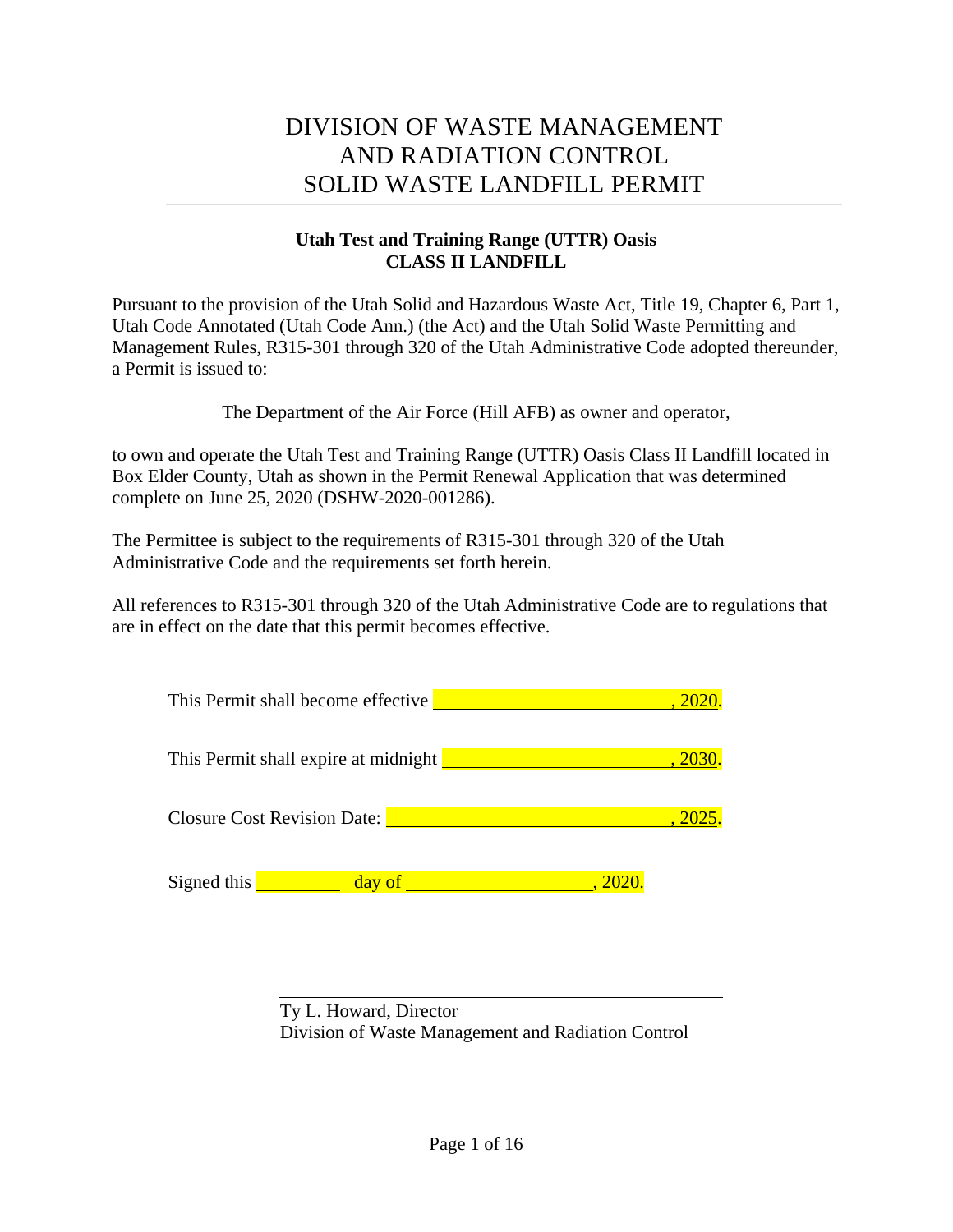## **FACILITY OWNER/OPERATOR INFORMATION**

| <b>LANDFILL NAME:</b>        | Utah Test and Training Range (UTTR) Oasis Class<br>II Landfill                                                                                                                                                                                                                                                                                                                           |
|------------------------------|------------------------------------------------------------------------------------------------------------------------------------------------------------------------------------------------------------------------------------------------------------------------------------------------------------------------------------------------------------------------------------------|
| <b>OWNER NAME:</b>           | The Department of the Air Force (Hill AFB)                                                                                                                                                                                                                                                                                                                                               |
| <b>OWNER ADDRESS:</b>        | 75 CEG/CEIE 7290 Weiner St, Bldg. 383                                                                                                                                                                                                                                                                                                                                                    |
| <b>OWNER PHONE NO.:</b>      | 801-777-5788                                                                                                                                                                                                                                                                                                                                                                             |
| <b>OPERATOR NAME:</b>        | Same as Owner                                                                                                                                                                                                                                                                                                                                                                            |
| <b>OPERATOR ADDRESS:</b>     | Same as Owner                                                                                                                                                                                                                                                                                                                                                                            |
| <b>OPERATOR PHONE</b><br>NO. | Same as Owner                                                                                                                                                                                                                                                                                                                                                                            |
| <b>TYPE OF PERMIT:</b>       | Class II Landfill                                                                                                                                                                                                                                                                                                                                                                        |
| <b>FACILITY LOCATION</b>     | The Facility is located in northwestern Utah in the<br>Great Salt Lake Desert, approximately 70 miles west<br>of Salt Lake City. The Oasis Landfill is located<br>approximately 3,000 feet north of the Oasis<br>compound and 750 feet North of Third Street.<br>Located in NE of Section 1, Township 3. North,<br>Range 10 West, Salt Lake Base and Meridian, Box<br>Elder County, Utah |
| PERMIT NUMBER:               | 9514R2                                                                                                                                                                                                                                                                                                                                                                                   |
| PERMIT HISTORY               | Permit renewal effective date <b>INSERT EFFECTIVE</b><br><b>DATE</b>                                                                                                                                                                                                                                                                                                                     |

The term, "Permit," as used in this document is defined in R315-301-2(55) of the Utah Administrative Code. Director as used throughout this permit refers to the Director of the Division of Waste Management and Radiation Control.

The Permit renewal application for Utah Test and Training Range (UTTR) Oasis Class II Landfill was deemed complete on the date shown on the signature page of this Permit. All representations made in the attachments of this permit are enforceable under R315-301-5(2) of the Utah Administrative Code. Where differences in wording exist between this Permit and the attachments, the wording of this Permit supersedes that of the attachments.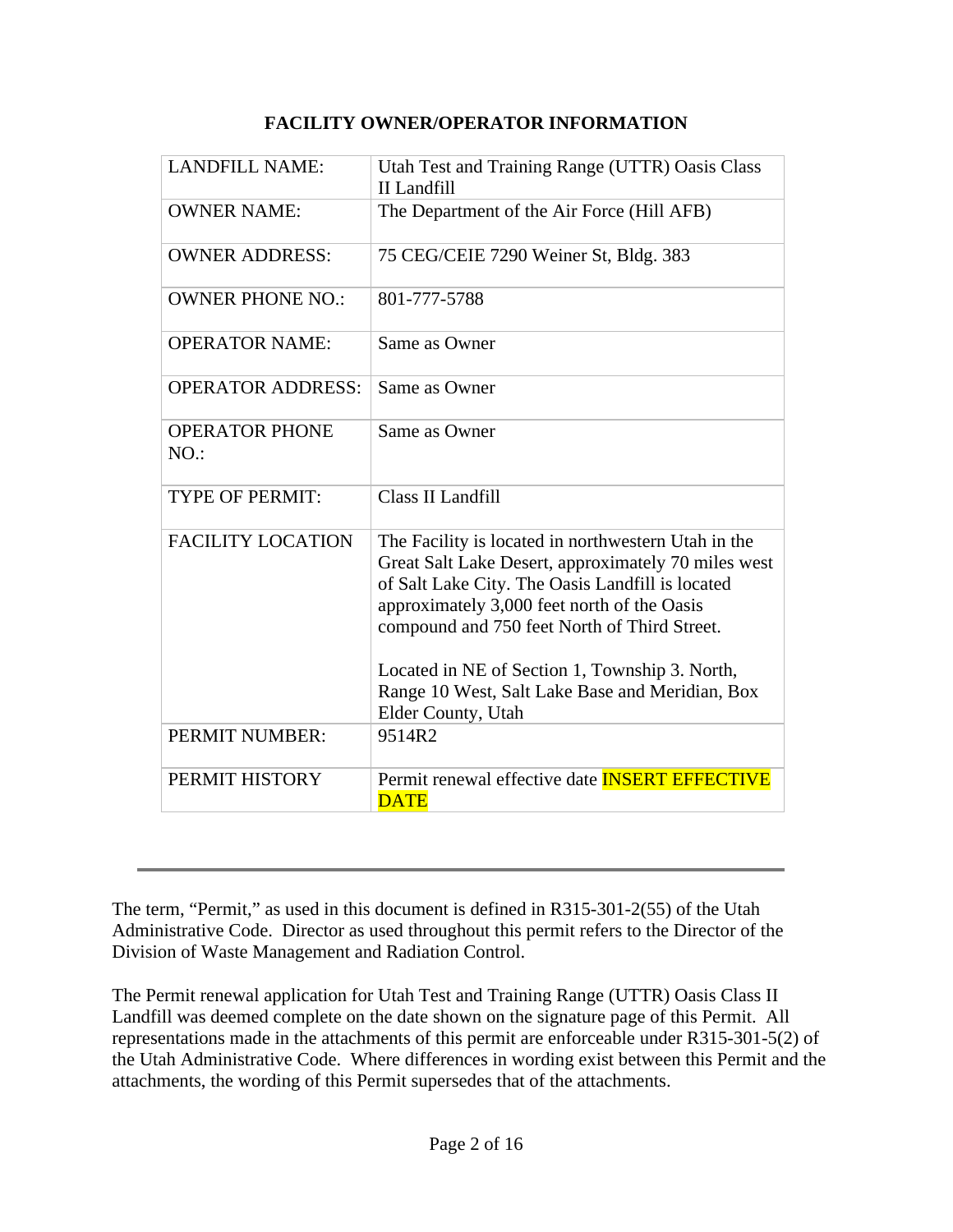This Permit consists of the signature page, Facility Owner/Operator Information section, sections I through V, and all attachments to this Permit.

The facility as described in this Permit consists of Class II disposal cells. Solid waste generated at Oasis and the surrounding UTTR areas are disposed at the Oasis Landfill, which is located approximately 3,000 feet north of the Oasis compound and 750 feet North of Third Street. The current landfill area occupies 120 acres.

Compliance with this Permit does not constitute a defense to actions brought under any other local, state, or federal laws. This Permit does not exempt the Permittee from obtaining any other local, state or federal permits or approvals required for the facility operation.

The issuance of this Permit does not convey any property rights, other than the rights inherent in this Permit, in either real or personal property, or any exclusive privileges other than those inherent in this Permit. Nor does this Permit authorize any injury to private property or any invasion of personal rights, nor any infringement of federal, state or local laws or regulations, including zoning ordinances.

The provisions of this Permit are severable. If any provision of this Permit is held invalid for any reason, the remaining provisions shall remain in full force and effect. If the application of any provision of this Permit to any circumstance is held invalid, its application to other circumstances shall not be affected.

By this Permit, the Permittee is subject to the following conditions.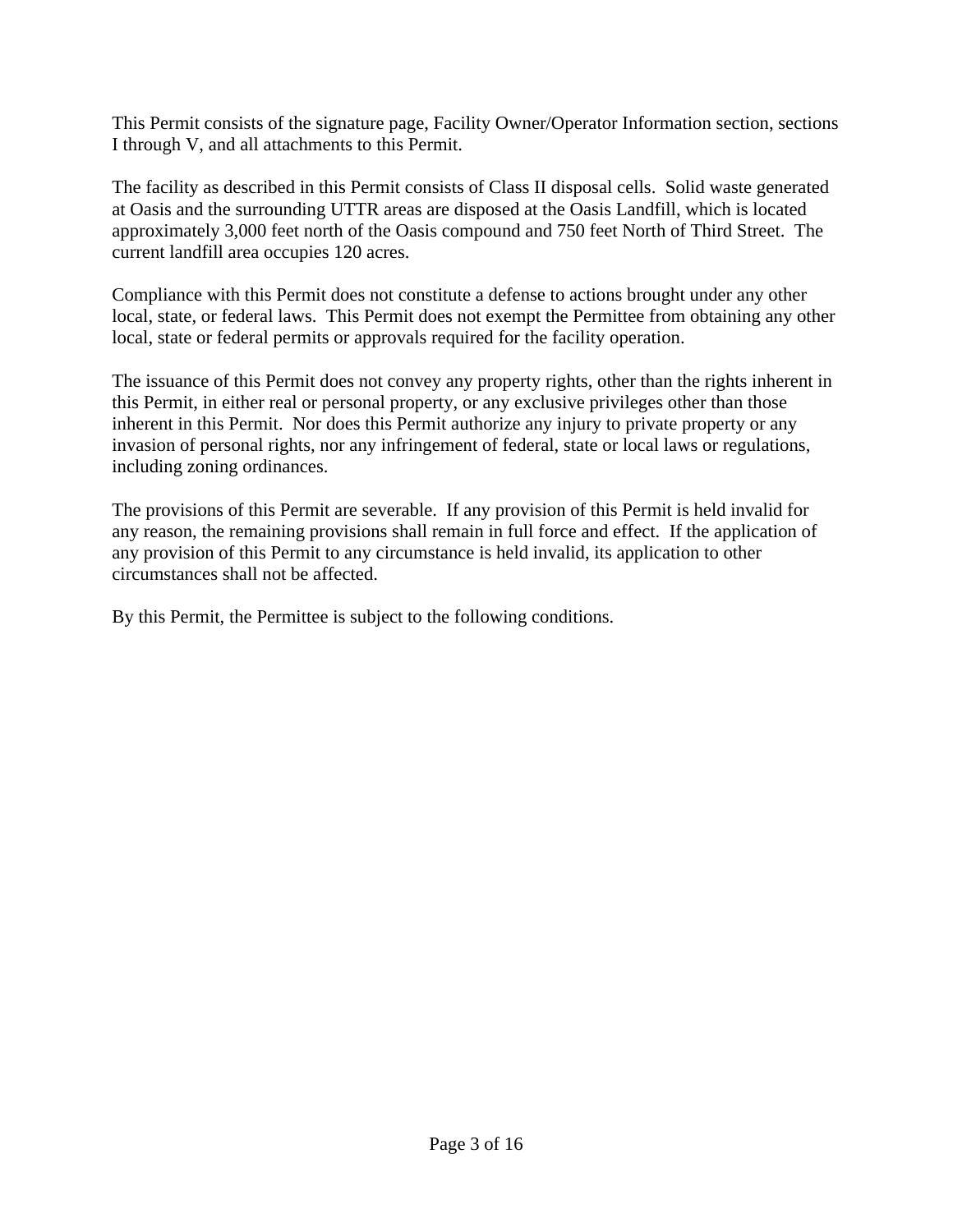#### **PERMIT REQUIREMENTS**

#### **I. GENERAL COMPLIANCE RESPONSIBILITIES**

#### I.A. General Operation

- I.A.1. The Permittee shall operate the landfill in accordance with all applicable requirements of R315-301 through 320 of the Utah Administrative Code, for a Class II landfill, that are in effect as of the date of this Permit unless otherwise noted in this Permit. Any permit noncompliance or noncompliance with any applicable portions of Utah Code Ann. § 19-6-101 through 125 and applicable portions of R315-301 through 320 of the Utah Administrative Code constitutes a violation of the Permit or applicable statute or rule and is grounds for appropriate enforcement action, permit revocation, modification, or denial of a permit renewal application.
- I.B. Acceptable Waste
- I.B.1. This Permit is for the disposal of non-hazardous solid waste that may include:
- I.B.1.a Municipal solid waste as defined by R315-301-2(47) of the Utah Administrative Code;
- I.B.1.b Industrial waste as defined by R315-302-2(35) of the Utah Administrative Code;
- I.B.1.c Construction/demolition waste as defined by 19-6-102(4), Utah Code Annotated;
- I.B.1.d Special waste as allowed by R315-315 of the Utah Administrative Code and authorized in section III-I of this Permit and limited by this section;
- I.B.1.e Conditionally exempt small quantity generator hazardous waste as specified in R315-  $303-4(7)(a)(i)(B)$  of the Utah Administrative Code; and
- I.B.1.f The Permittee is authorized to receive for disposal regulated asbestos-containing material in compliance with R315-315-2 of the Utah Administrative Code.
- I.B.2. The Permittee is limited to an average of 20 tons per day of municipal waste or a service area population of 8900. The daily average shall be determined by dividing the total tons, for facilities with scales, of municipal waste received in a calendar year by 365. For facilities that do not have scales the population served shall be used. If the 20 tons per day average is exceeded or the maximum population served is exceeded, the Permittee shall notify the Director and apply for a new permit for a Class I landfill.
- I.C. Prohibited Waste
- I.C.1. Hazardous waste as defined by R315-261-3 of the Utah Administrative Code except as allowed in permit condition I-B6 (Acceptable Waste) above;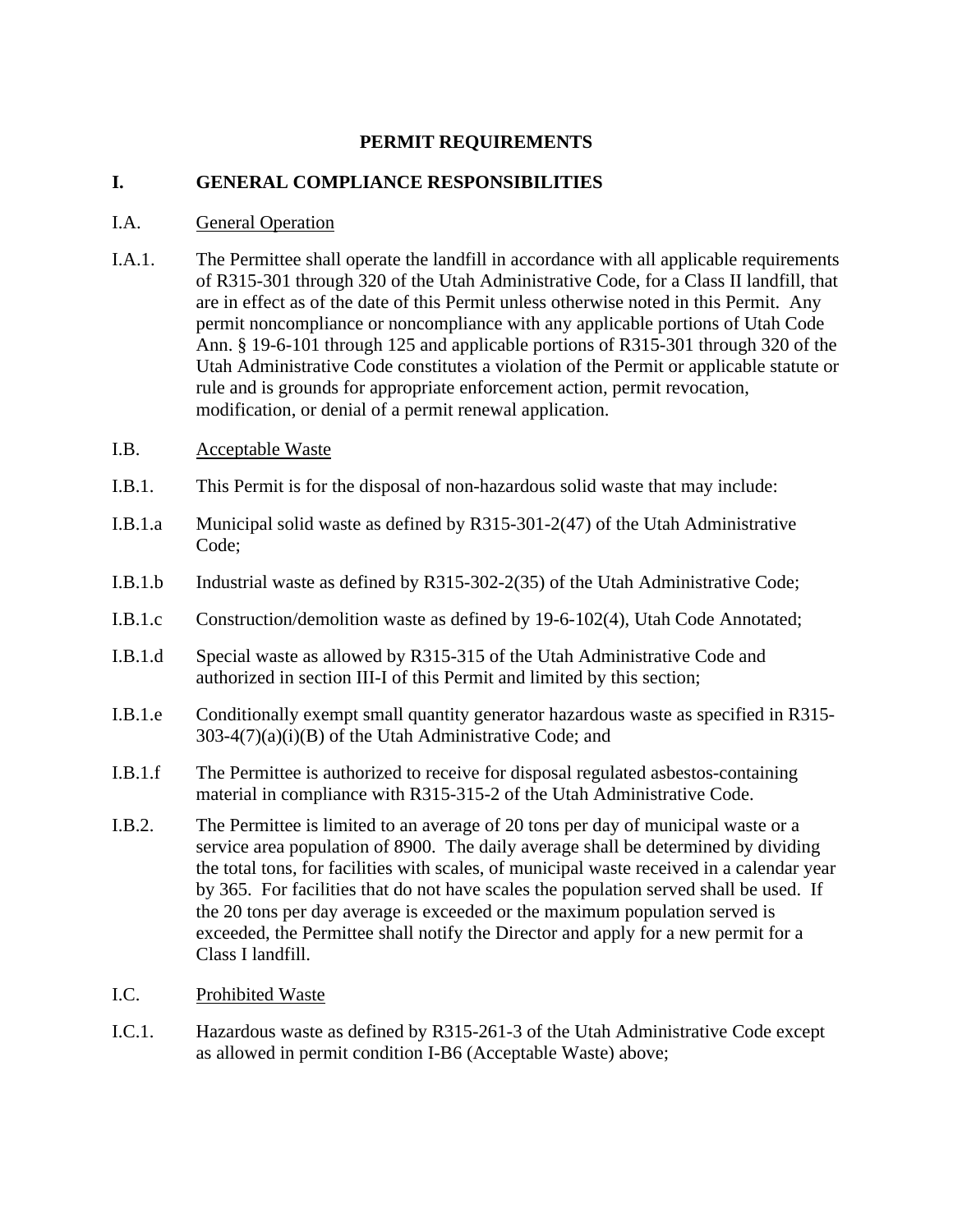- I.C.2. Containers larger than household size (five gallons) holding any liquid; noncontainerized material containing free liquids; or any waste containing free liquids in containers larger than five gallons; or
- I.C.3. PCB's as defined by R315-301-2 of the Utah Administrative Code, except as allowed in Section I-B (Acceptable Waste) of this Permit. (do not use this for facilities that have TSCA approval for PCBs unless the facility has PCB and non-PCB cells) If the facility has a TSCA permit put any restrictions on the PCB waste also any wastes that may be excluded from the PCB cell
- I.C.4. Any prohibited waste received and accepted for treatment, storage, or disposal at the facility shall constitute a violation of this Permit, of Utah Code Ann. § 19-6-101 through 126 and of R315-301 through 320 of the Utah Administrative Code.

#### I.D. Inspections and Inspection Access

- I.D.1. The Permittee shall allow the Director or an authorized representative, or representatives from the local Health Department, to enter at reasonable times and:
- I.D.1.a Inspect the landfill or other premises, practices or operations regulated or required under the terms and conditions of this Permit or R315-301 through 320 of the Utah Administrative Code;
- I.D.1.b Have access to and copy any records required to be kept under the terms and conditions of this Permit or R315-301 through 320 of the Utah Administrative Code;
- I.D.1.c Inspect any loads of waste, treatment facilities or processes, pollution management facilities or processes, or control facilities or processes required under this Permit or regulated under R315-301 through 320 of the Utah Administrative Code; and
- I.D.1.d Create a record of any inspection by photographic, video, electronic, or any other reasonable means.
- I.E. Noncompliance
- I.E.1. If monitoring, inspection, or testing indicates that any permit condition or any applicable rule under R315-301 through 320 of the Utah Administrative Code may be or is being violated, the Permittee shall promptly make corrections to the operation or other activities to bring the facility into compliance with all permit conditions or rules.
- I.E.2. In the event of noncompliance with any permit condition or violation of an applicable rule, the Permittee shall promptly take any action reasonably necessary to correct the noncompliance or violation and mitigate any risk to the human health or the environment. Actions may include eliminating the activity causing the noncompliance or violation and containment of any waste or contamination using barriers or access restrictions, placing of warning signs, or permanently closing areas of the facility.
- I.E.3. The Permittee shall: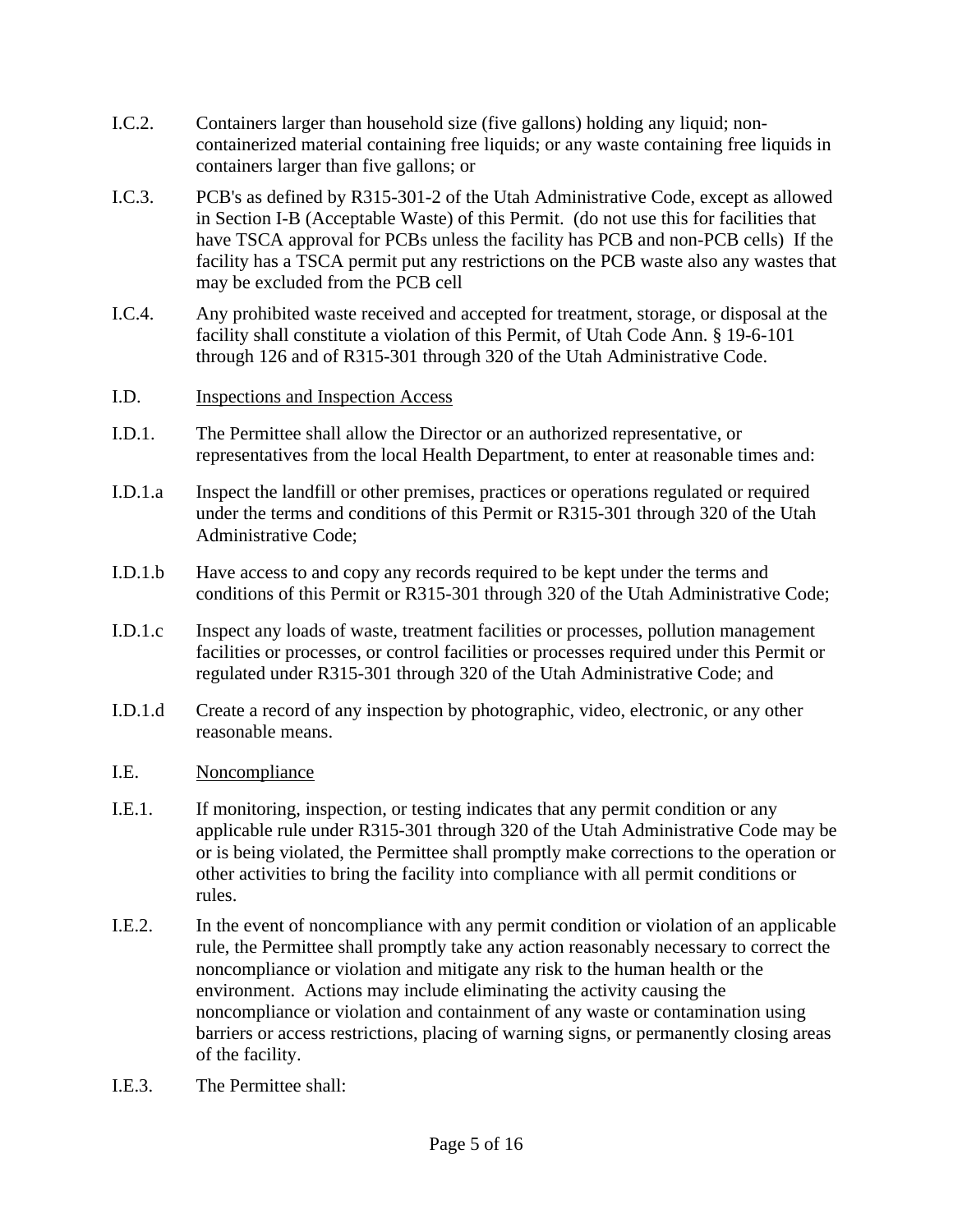- I.E.3.a Document the noncompliance or violation in the daily operating record, on the day the event occurred or the day it was discovered;
- I.E.3.b Notify the Director by telephone within 24 hours, or the next business day following documentation of the event; and
- I.E.3.c Give written notice of the noncompliance or violation and measures taken to protect human health and the environment within seven days after Director notification.
- I.E.4. Within thirty days after the documentation of the event, the Permittee shall submit to the Director a written report describing the nature and extent of the noncompliance or violation and the remedial measures taken or to be taken to protect human health and the environment and to eliminate the noncompliance or violation. Upon receipt and review of the assessment report, the Director may order the Permittee to perform appropriate remedial measures including development of a site remediation plan for approval by the Director.
- I.E.5. In an enforcement action, the Permittee may not claim as a defense that it would have been necessary to halt or reduce the permitted activity in order to maintain compliance with R315-301 through 320 of the Utah Administrative Code and this Permit.
- I.F. Revocation
- I.F.1. This Permit is subject to revocation if the Permittee fails to comply with any condition of the Permit. The Director will notify the Permittee in writing prior to any proposed revocation action and such action shall be subject to all applicable hearing procedures established under R305-7 of the Utah Administrative Code and the Utah Administrative Procedures Act.
- I.G. Attachment Incorporation
- I.G.1. Attachments to the Permit Application are incorporated by reference into this Permit and are enforceable conditions of this Permit, as are documents incorporated by reference into the attachments. Language in this Permit supersedes any conflicting language in the attachments or documents incorporated into the attachments.
- I.H. DESIGN AND CONSTRUCTION
- I.H.1. Design and Construction
- I.H.1.a The Permittee shall construct any landfill cell, sub-cell, run-on diversion system, runoff containment system, waste treatment facility, leachate handling system, or final cover in accordance with the design submitted as part of the Permit Application and in accordance with the R315-301 thru 320 of the Utah Administrative Code.
- I.H.1.b If ground water is encountered during excavation of the landfill, the Director shall be notified immediately, and an alternative construction design developed and submitted for approval.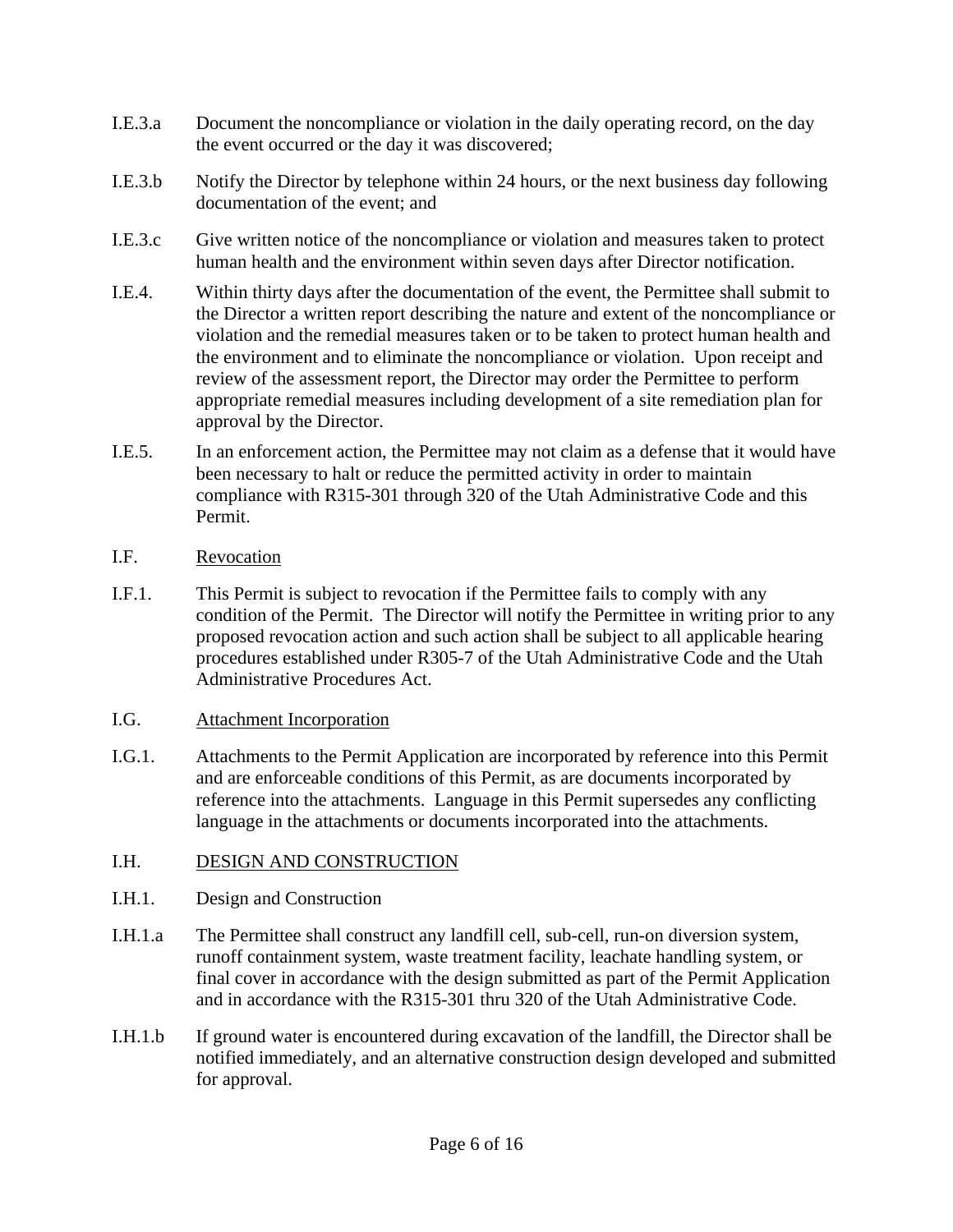- I.H.1.c The Permittee shall notify the Director upon completion of construction of any landfill cell, sub-cell, engineered control system, or any feature where Director approval is required. No landfill cell or engineered control system may be used until as-built documents are submitted and construction is approved by the Director and this permit has been modified to reflect the changes.
- I.H.1.d The Permittee shall notify the Director of any proposed incremental closure, placement of any part of the final cover, or placement of the full final cover. Design approval shall be received from the Director and this permit modified prior to construction. The design shall be accompanied by a Construction Quality Control and Construction Quality Assurance (CQC/CQA) Plan, for each construction season where incremental or final closure is performed.
- I.H.1.e A qualified party, independent of the owner and the construction contractor shall perform the quality assurance function on cover components and other testing as required by the approved CQC/CQA Plan. The results shall be submitted as part of the as-built drawings to the Director
- I.H.1.f All engineering drawings submitted to the Director shall be stamped and approved by a professional engineer with a current registration in Utah.
- I.H.2. Run-On Control
- I.H.2.a The Permittee shall construct drainage channels and diversions as specified in the Permit Application and shall maintain them at all times to effectively prevent runoff from the surrounding area from entering the landfill.
- I.H.3. Alternative Design

This facility has demonstrated through geologic, hydrogeologic, climatic, waste stream, and other factors that the landfill will not contaminate ground water and is approved for the alternative design as outlined in the Permit Application. Any contamination of ground water resulting from operation of the landfill may result in the revocation of this alternative design approval.

## **II. LANDFILL OPERATION**

## II.A. Operations Plan

II.A.1. The Permittee shall keep the Operations Plan shown as Attachment #1 on site at the landfill or at the location designated in section III-H of this Permit. The Permittee shall operate the landfill in accordance with the operations plan. If necessary, the Permittee may modify the Operations Plan following the procedures of R315-311- 2(1) of the Utah Administrative Code and approval by the Director. The Permittee shall note any modification to the Operations Plan in the daily operating record.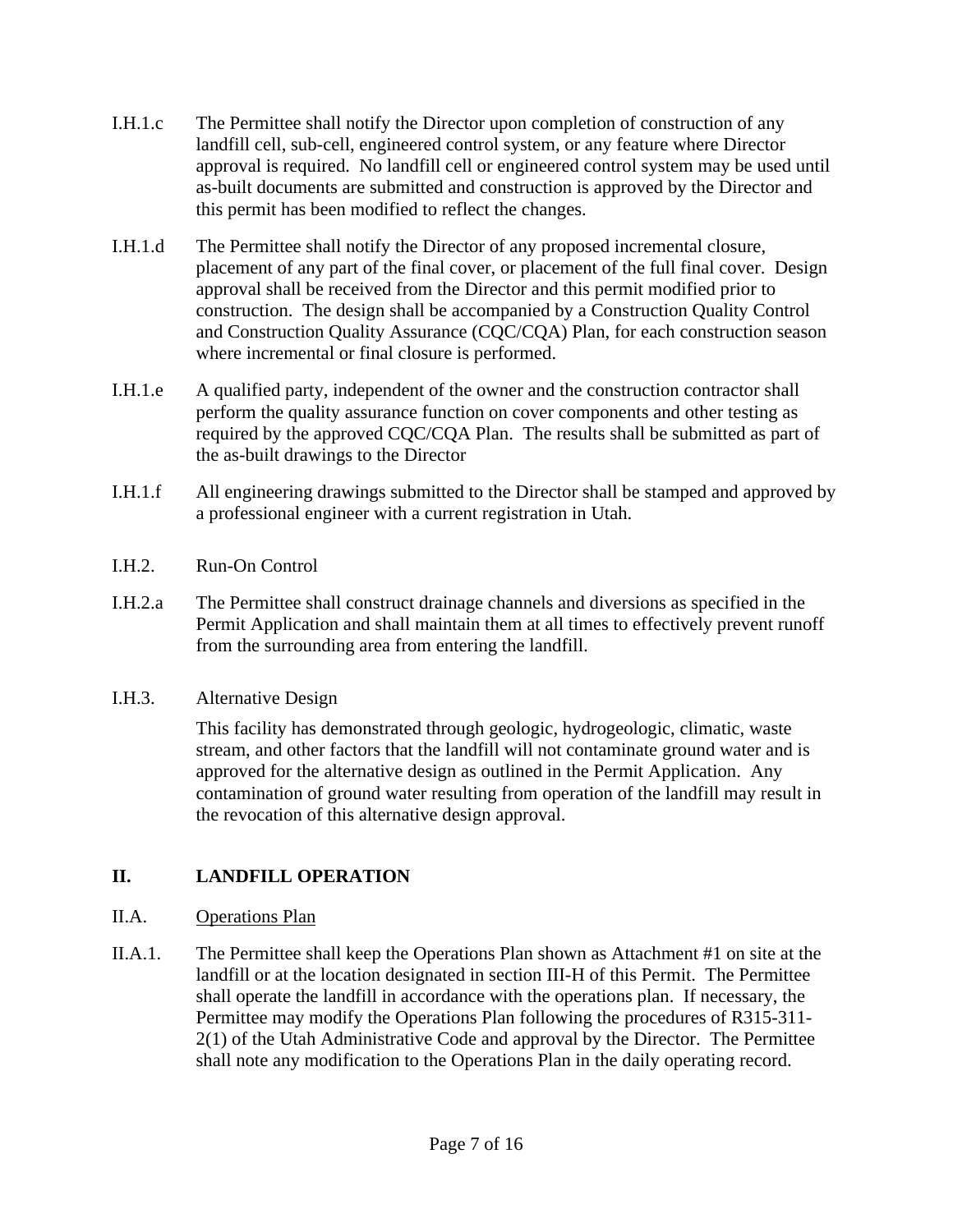#### II.A.2. Security

- II.A.2.a The Permittee shall operate the Landfill so that unauthorized entry to the facility is restricted. The Permittee shall:
- II.A.2.b Lock all facility gates and other access routes during the time the landfill is closed.
- II.A.2.c Have at least *one* person employed by the Permittee at the landfill during all hours that the landfill is open.
- II.A.2.d Construct all fencing and any other access controls as shown in the Permit Application to prevent access by persons or livestock by other routes.
- II.B. Training
- II.B.1. The Permittee shall provide training for on-site personnel in landfill operation, including waste load inspection, hazardous waste identification, and personal safety and protection.
- II.C. Burning of Waste
- II.C.1. Intentional burning of solid waste is prohibited and is a violation of R315-303-4(2)(b) of the Utah Administrative Code.
- II.C.2. The Permittee shall extinguish all accidental fires as soon as reasonably possible.
- II.D. Daily Cover
- II.D.1. The Permittee shall completely cover the solid waste received at the landfill at the end of each working day with a minimum of six inches of earthen material.
- II.D.2. The Permittee may use an alternative daily cover material when the material and the application of the alternative daily cover meets the requirements of R315-303-4(4)(b) through (e) of the Utah Administrative Code.

#### II.E. Ground Water Monitoring

- II.E.1. This facility is not required to monitor ground water  $(R315-303-3(3)(e)(iv)$  of the Utah Administrative Code).
- II.F. Gas Monitoring
- II.F.1. The Director has determined through modeling, climatic conditions and waste acceptance rates that the Utah Test and Training Range Landfill meets the requirements of R315-303-3(5)(d) of the Utah Administrative Code and is exempt from gas monitoring.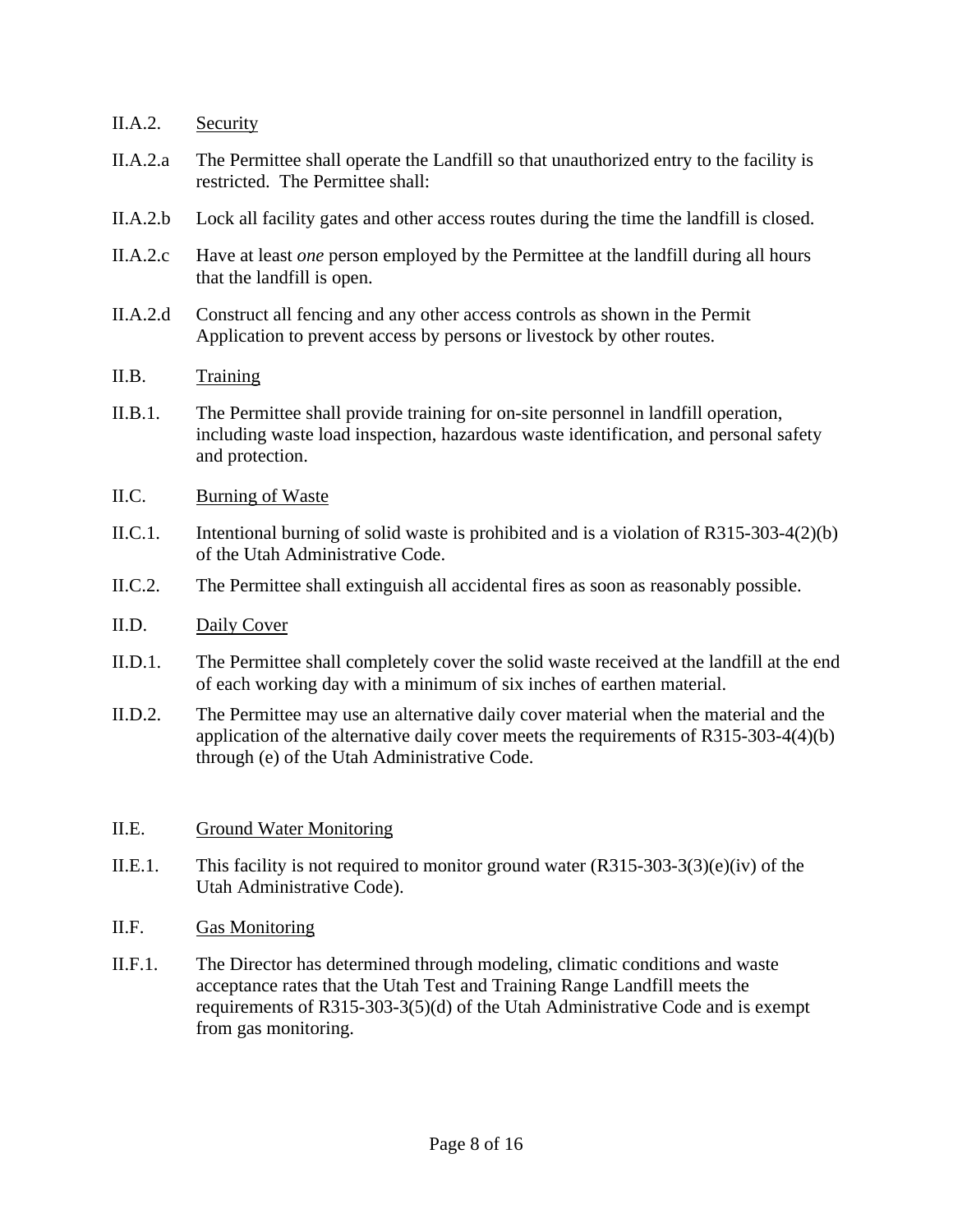#### II.G. Waste Inspections

- II.G.1. The Permittee shall visually inspect incoming waste loads to verify that no wastes other than those allowed by this permit are disposed in the landfill. The Permittee shall conduct a complete waste inspection at a minimum frequency of 1% of incoming loads, but no less than one complete inspection per day. The Permittee shall select the loads to be inspected on a random basis.
- II.G.2. The Permittee shall inspect all loads suspected or known to have one or more containers capable of holding more than five gallons of liquid to ensure that each container is empty.
- II.G.3. The Permittee shall inspect all loads that the Permittee suspect may contain a waste not allowed for disposal at the landfill.
- II.G.4. The Permittee shall conduct complete random inspections as follows:
- II.G.4.a The Permittee shall conduct the random waste inspection at the working face or an area designated by the Permittee.
- II.G.4.b The Permittee shall direct that loads subjected to complete inspection be unloaded at the designated area;
- II.G.4.c Loads shall be spread by equipment or by hand tools;
- II.G.4.d Personnel trained in hazardous waste recognition and recognition of other unacceptable waste shall conduct a visual inspection of the waste; and
- II.G.4.e The personnel conducting the inspection shall record the results of the inspection on a waste inspection form as found in Attachment #2 of this Permit. The Permittee shall place the form in the daily operating record at the end of the operating day.
- II.G.4.f The Permittee or the waste transporter shall properly dispose of any waste found that is not acceptable at the facility at an approved disposal site for the waste type and handle the waste according to the rules covering the waste type.
- II.H. Disposal of Special Wastes
- II.H.1. If a load of incinerator ash is accepted for disposal, the Permittee shall transport it to the place of disposal in such a manner as to prevent leakage or the release of fugitive dust. The Permittee shall completely cover the ash with a minimum of six inches of material, or the Permittee shall use other methods or material, if necessary, to control fugitive dust. The Permittee may use ash for daily cover when its use does not create a human health or environmental hazard.
- II.H.1.a The Permittee shall handle and dispose of asbestos waste in accordance with R315- 315-2 of the Utah Administrative Code.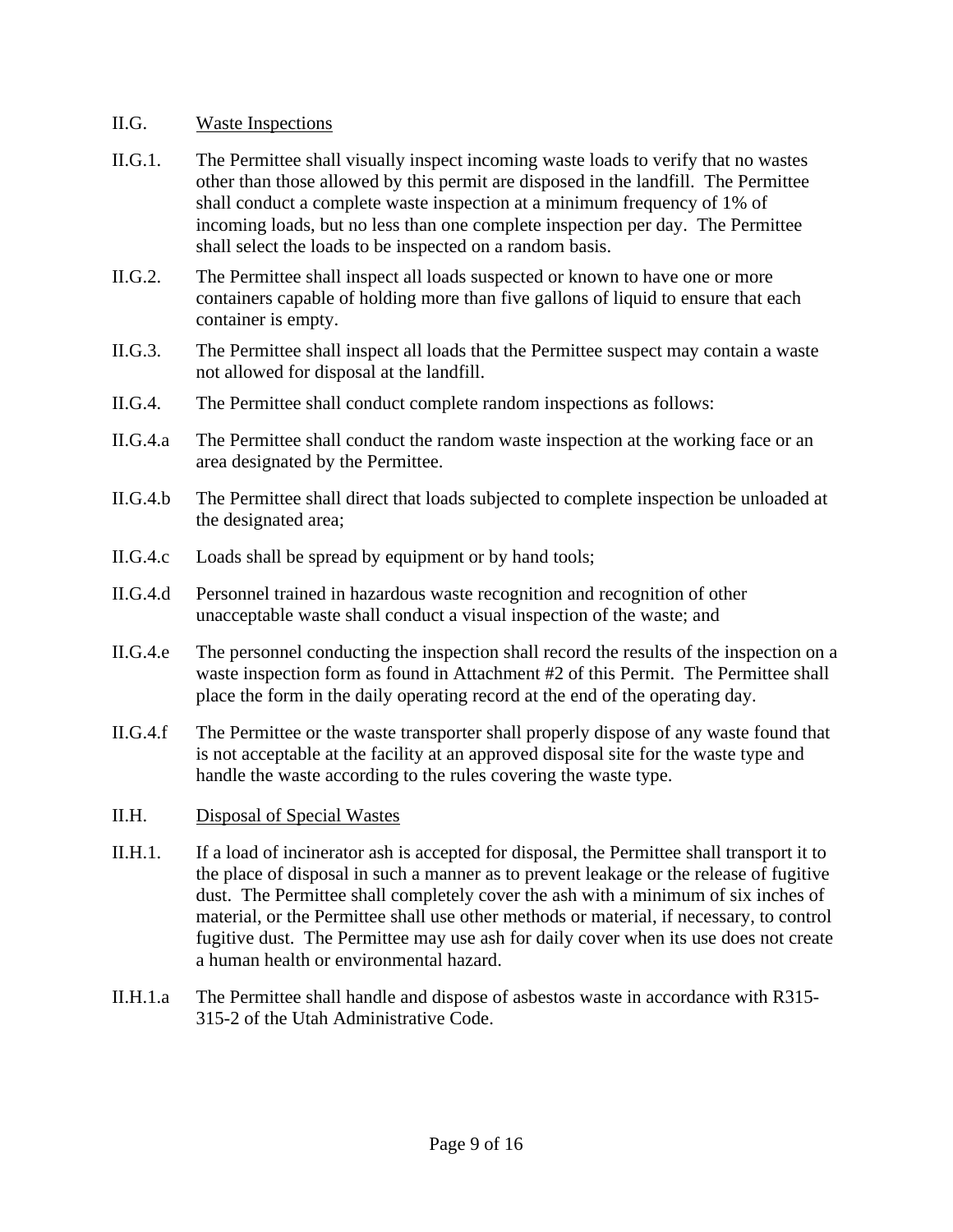#### II.I. Self Inspections

II.I.1. The Permittee shall inspect the facility to prevent malfunctions and deterioration, operator errors, and discharges that may cause or lead to the release of wastes or contaminated materials to the environment or create a threat to human health or the environment. The Permittee shall complete these general inspections no less than quarterly and shall cover the following areas: Waste placement, compaction, cover; fences and access controls; roads; run-on/run-off controls; final and intermediate cover; litter controls; and records. The Permittee shall place a record of the inspections in the daily operating record on the day of the inspection. The Permittee shall correct the problems identified in the inspections in a timely manner and document the corrective actions in the daily operating record.

#### II.J. Recordkeeping

- II.J.1. The Permittee shall maintain and keep on file, a daily operating record and other general records of landfill operation as required by R315-302-2(3) of the Utah Administrative Code. The landfill operator, or other designated personnel, shall date and sign the daily operating record at the end of each operating day. Each record to be kept shall contain the signature of the appropriate operator or personnel and the date signed. The Daily operating record shall consist of the following two types of documents:
- II.J.1.a Records related to the daily landfill operation or periodic events including:
- II.J.1.a.(i) The number of loads of waste and the weights or estimates of weights or volume of waste received each day of operation and recorded at the end of each operating day;
- II.J.1.a.(ii) Major deviations from the approved plan of operation, recorded at the end of the operating day the deviation occurred;
- II.J.1.a.(iii) Results of monitoring required by this Permit, recorded in the daily operating record on the day of the event or the day the information is received;
- II.J.1.a.(iv) Records of all inspections conducted by the Permittee, results of the inspections, and corrective actions taken, recorded in the record on the day of the event.
- II.J.1.b Records of a general nature including:
- II.J.1.b.(i) A copy of this Permit, including the Permit Application;
- II.J.1.b.(ii) Results of inspections conducted by representatives of the Director, and of representatives of the local Health Department, when forwarded to the Permittee;
- II.J.1.b.(iii) Closure and Post-closure care plans; and
- II.J.1.b.(iv) Records of employee training.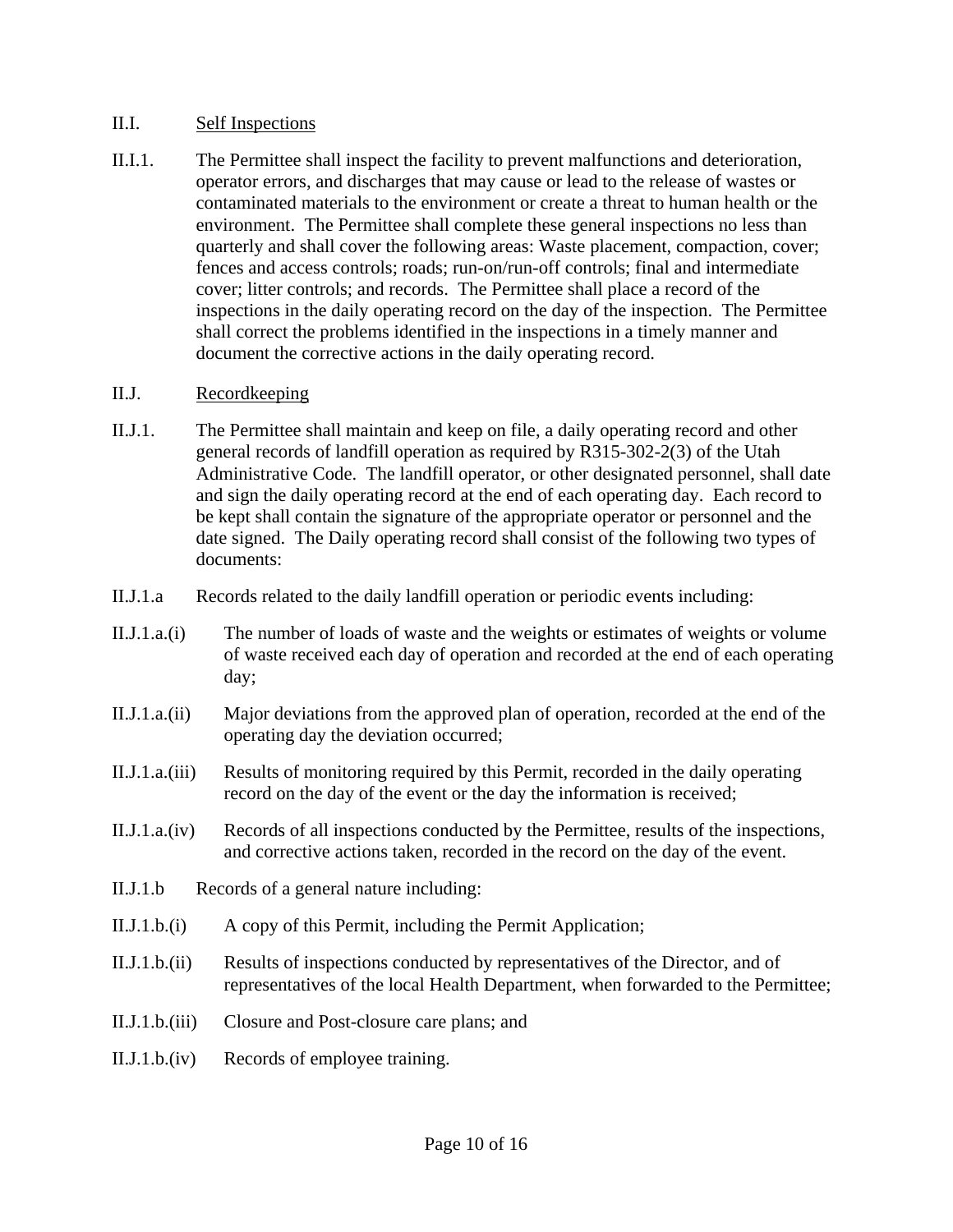## II.K. Reporting

- II.K.1. The Permittee shall prepare and submit to the Director an Annual Report as required by R315-302-2(4) of the Utah Administrative Code. The Annual Report shall include: the period covered by the report, the annual quantity of waste received, and all training programs completed.
- II.L. Roads
- II.L.1. The Permittee shall improve and maintain all access roads within the landfill boundary that are used for transporting waste to the landfill for disposal shall be improved and maintained as necessary to assure safe and reliable all-weather access to the disposal area.

## II.M. Litter Control

- II.M.1. Litter resulting from operations of the landfill shall be minimized. The Permittee shall implement the following procedures when high wind conditions are present:
- II.M.1.a Reduce the size of the tipping face;
- II.M.1.b Reduce the number of vehicles allowed to discharge at the tipping face at one time;
- II.M.1.c Orient vehicles to reduce wind effects on unloading and waste compaction;
- II.M.1.d Reconfigure tipping face to reduce wind effect;
- II.M.1.e Use portable and permanent wind fencing as needed; and
- II.M.1.f Should high winds present a situation that the windblown litter cannot be controlled, the Permittee shall cease operations of the landfill until the winds diminish.

## **III. CLOSURE REQUIREMENTS**

- III.A. Closure
- III.A.1. The Permittee shall install final cover of the landfill as shown in Attachment #3. The final cover shall meet, at a minimum, the standard design for closure as specified in the R315-303-3(4) of the Utah Administrative Code plus sufficient cover soil or equivalent material to protect the low permeability layer from the effects of frost, desiccation, and root penetration. The Permittee shall submit to the Director a quality assurance plan for construction of the final landfill cover, and approval of the plan shall be received from the Director prior to construction of any part of the final cover at the landfill. A qualified person not affiliated with the Permittee or the construction contractor shall perform permeability testing on the re-compacted clay placed as part of the final cover.
- III.A.2. Title Recording
- III.A.2.a The Permittee shall meet the requirements of R315-302-2(6) of the Utah Administrative Code by recording a notice with the Box Elder County Recorder as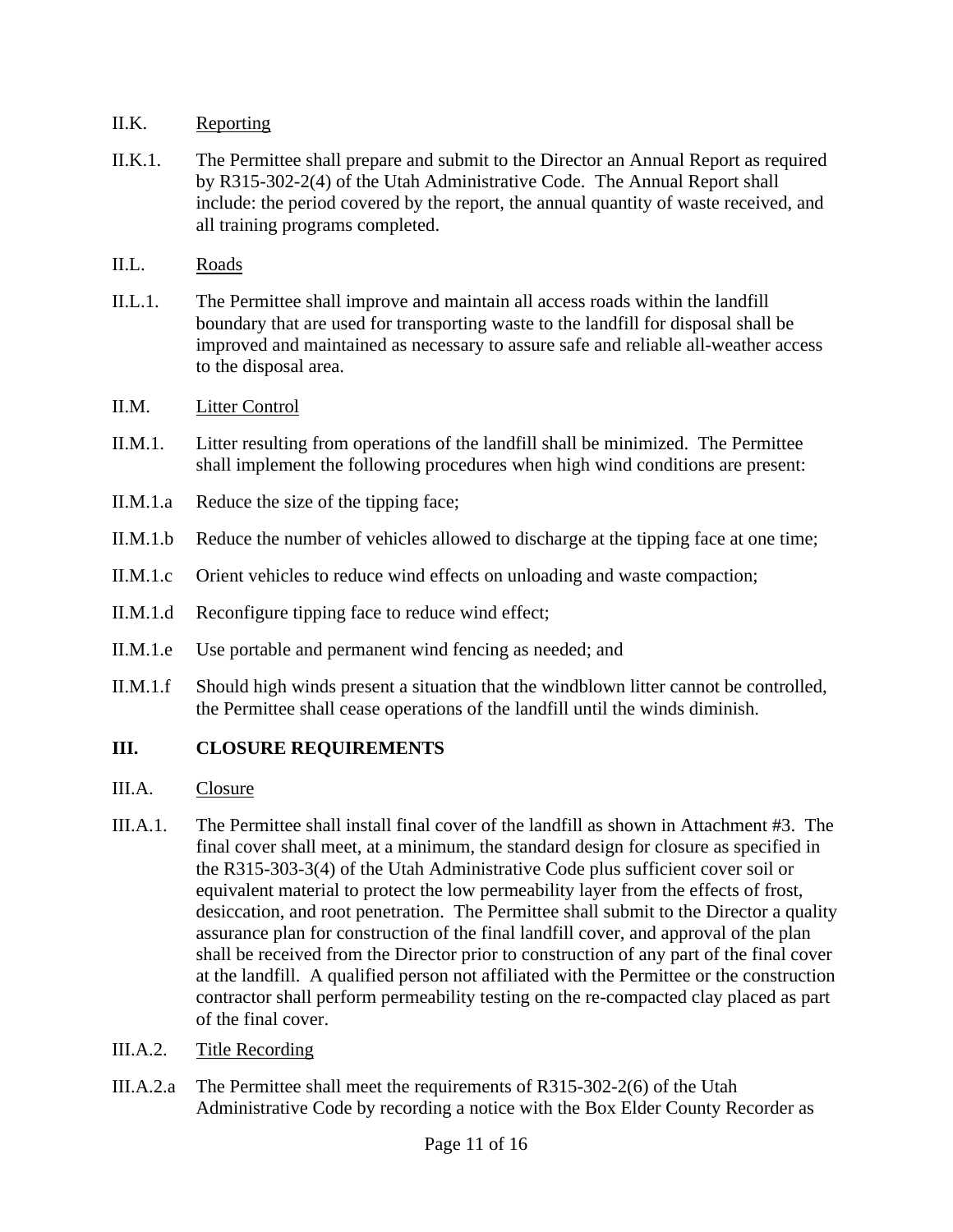part of the record of title that the property has been used as a landfill. The notice shall include waste disposal locations and types of waste disposed. The Permittee shall provide the Director the notice as recorded.

#### III.B. Post-Closure Care

III.B.1. The Permittee shall perform post-closure care at the closed landfill in accordance with the Post-Closure Care Plan contained in Attachment #3. Post-closure care shall continue until all waste disposal sites at the landfill have stabilized and the finding of R315-302-3(7)(c) of the Utah Administrative Code is made.

## III.C. Financial Assurance

- III.C.1.a The Permittee meets the requirements of R315-309-1 of the Utah Administrative Code; financial assurance is not required for a solid waste disposal facility that is owned or operated by the State of Utah or the Federal government.
- III.D. Closure Cost and Post-Closure Cost Revision
- III.D.1. The Permittee shall submit a complete revision of the closure and post-closure cost estimates by the Closure Cost Revision Date listed on the signature page of this Permit and any time the facility is expanded, any time a new cell is constructed, or any time a cell is expanded.

## **IV. ADMINISTRATIVE REQUIREMENTS**

## IV.A. Permit Modification

IV.A.1. Modifications to this Permit may be made upon application by the Permittee or by the Director following the procedures specified in R315-311-2 of the Utah Administrative Code. The Permittee shall be given written notice of any permit modification initiated by the Director.

## IV.B. Permit Transfer

- IV.B.1. This Permit may be transferred to a new permittee or new permittees by complying with the permit transfer provisions specified in R315-310-11 of the Utah Administrative Code.
- IV.C. Expansion
- IV.C.1. This Permit is for a Class II Landfill. The permitted landfill shall operate according to the design and Operation Plan described and explained in this Permit. Any expansion of the current footprint designated in the description contained in the Permit Application, but within the property boundaries designated in the Permit Application, shall require submittal of plans and specifications to the Director. The plans and specifications shall be approved by the Director prior to construction.
- IV.C.2. Any expansion of the landfill facility beyond the property boundaries designated in the description contained in the Permit Application shall require submittal of a new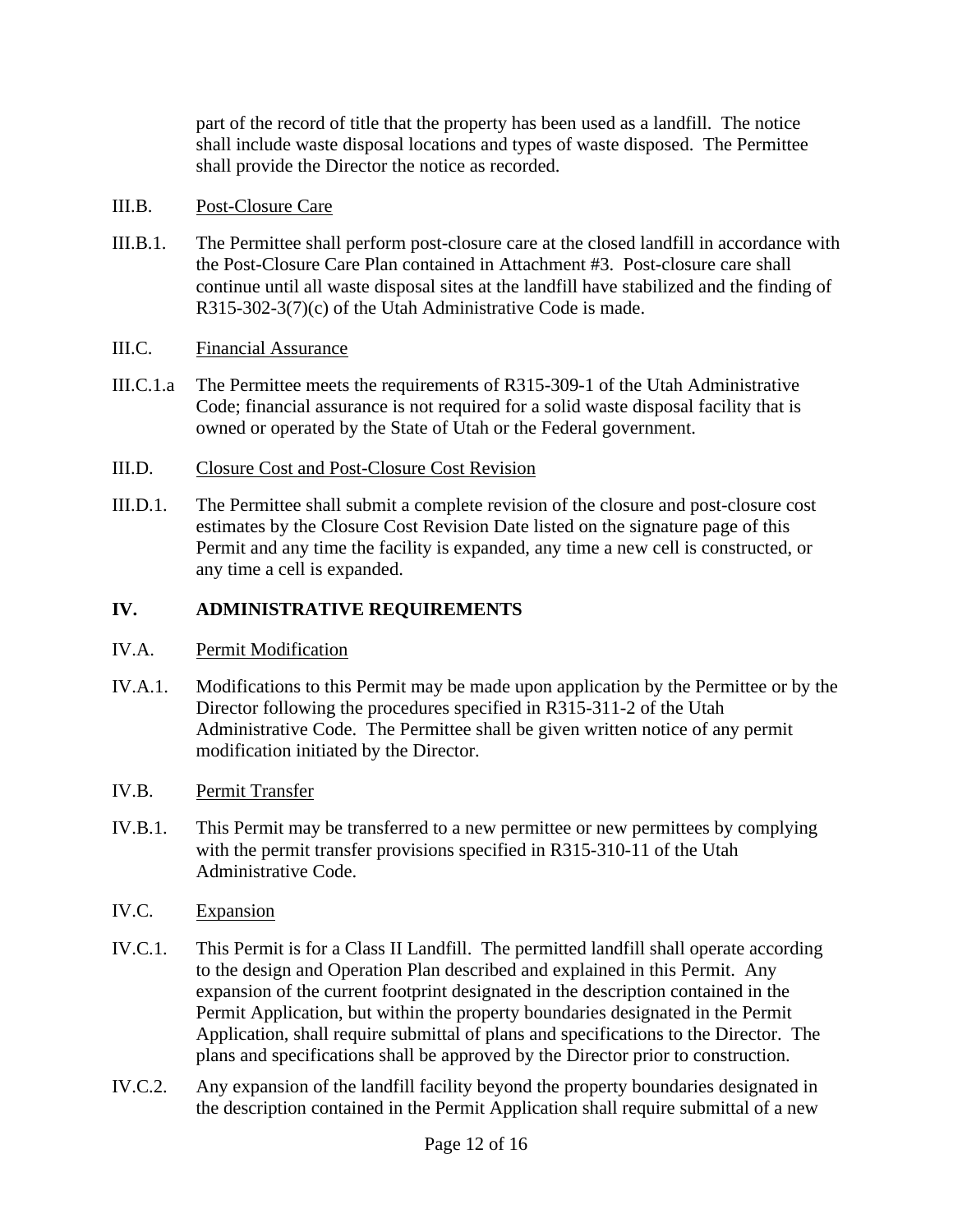permit application in accordance with the requirements of R315-310 of the Utah Administrative Code.

- IV.D. Any addition to the acceptable wastes described in Section I-B shall require submittal of all necessary information to the Director and the approval of the Director. use the following for all landfill unless a PCB bulk product approval has been given Acceptance for PCB bulk product waste under R315-315-7(3)(b) of the Utah Administrative Code can only be done after submittal of the required information to the Director and modification of Section I-C of this Permit.
- IV.D.1. Acceptance for PCB bulk product waste under R315-315-7(3)(b) of the Utah Administrative Code can only be done after submittal of the required information to the Director and modification of Sections I-B and I-C of this Permit. Acceptance of a broader waste stream may also require a new permit and compliance with the requirements for a new permit under R315-301 through 320 of the Utah Administrative Code and Utah Code Ann. § 19-6-108.
- IV.E. Expiration
- IV.E.1. If the Permittee desires to continue operating this landfill after the expiration date of this Permit, the Permittee shall submit an application for permit renewal at least six months prior to the expiration date, as shown on the signature (cover) page of this Permit. If the Permittee timely submits a permit renewal application and the permit renewal is not complete by the expiration date, this Permit shall continue in force until renewal is completed or denied.

## Attachments:

- Attachment #1: Plan of Operations
- Attachment #2: Inspection Form
- Attachment #3: Closure/ Post- Closure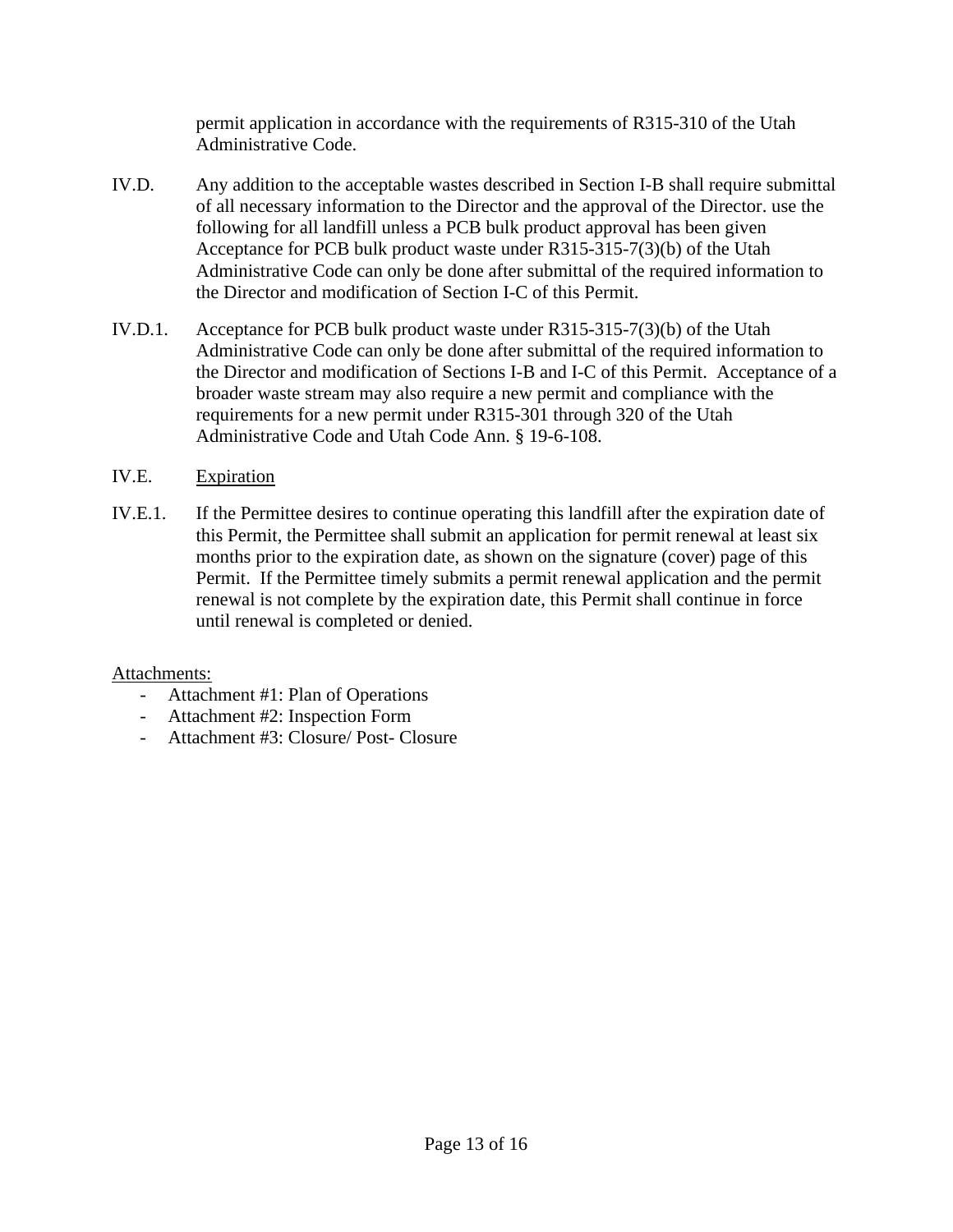Attachment #1: Plan of Operations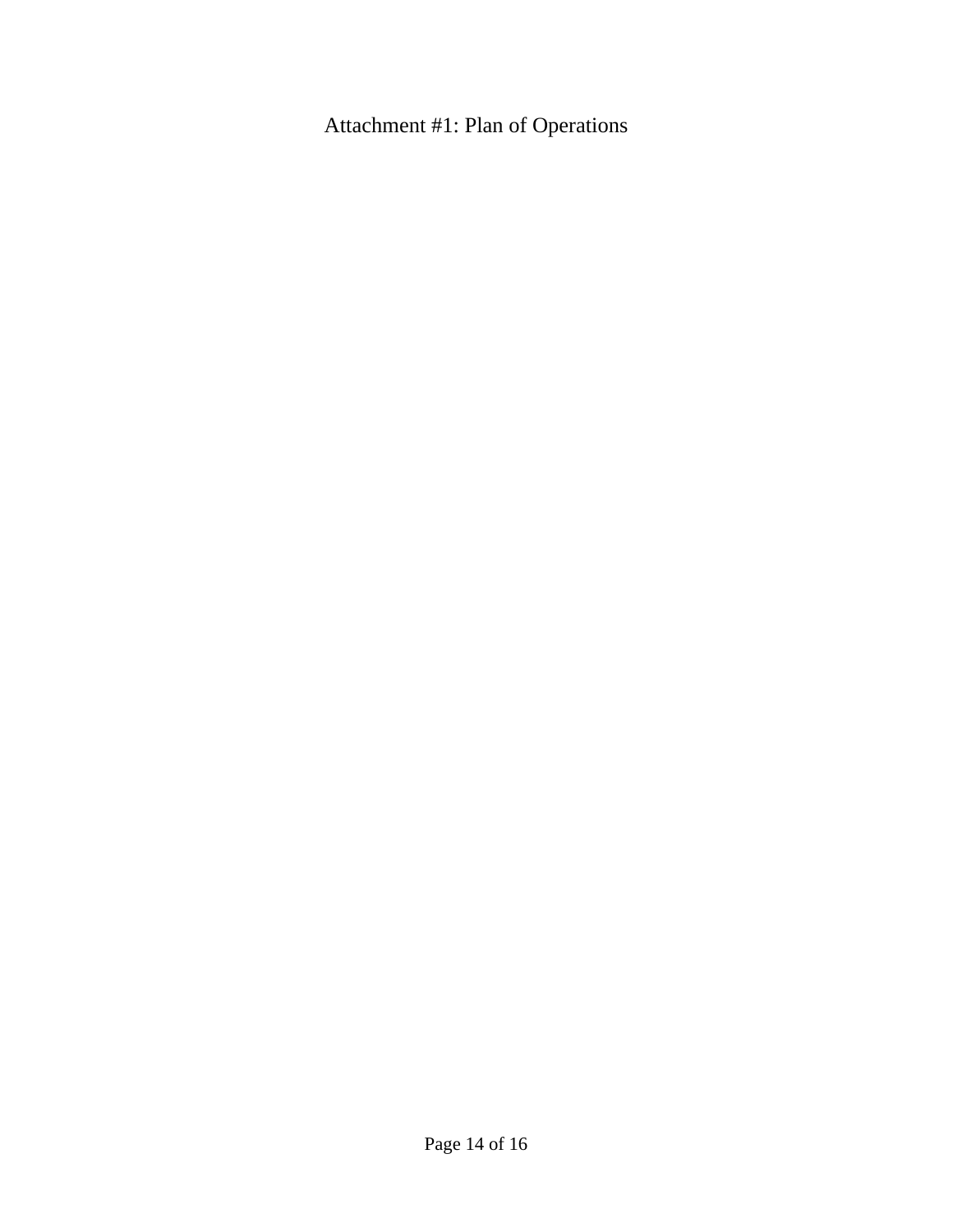Attachment #2: Inspections and Monitoring